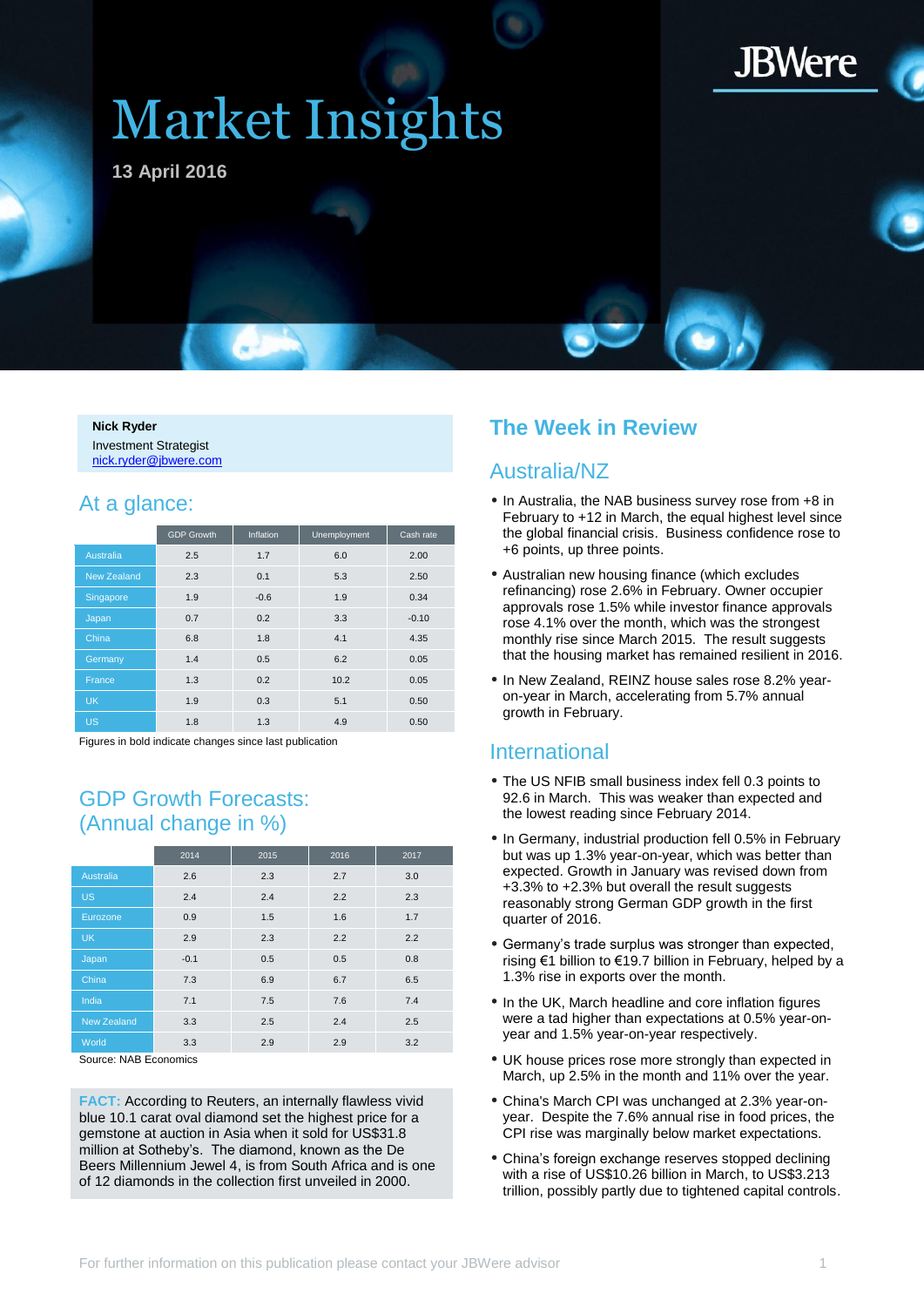### **Market Wrap**

Global equities generally had a good week posting solid gains across the board, except in the United States where first quarter earnings reports have started rolling in. Oil surged to its highest level since November after it was reported that Saudi Arabia and Russia had reached a consensus on an oil production freeze. The rise in equity prices saw bond prices retreat with long term government bond yields slightly higher. The Australia Dollar, Pound and Yen also rose on the week against a weaker US Dollar. Iron ore and oil prices enjoyed a strong rise.

### **What's Hot – What's Not**



- Brazil's benchmark equity index, the Bovespa, has risen almost 38% since late January helped by improved sentiment to emerging markets.
- Shares in iron ore miner Fortescue Metals Group have risen 25% in April helped by the stronger iron ore price and strong full-year shipment guidance from the company's management.



- Prices of inner city apartments in the Sydney suburb of Roseberry haven fallen by up to 19% according to a report by real estate group JLL.
- Credit rating agency Fitch downgraded the credit rating of Saudi Arabia from AA to AA- and left the outlook negative due to the assumption that crude oil prices will average US\$35 per barrel in 2016.

### **The Week Ahead**

### International

- US: Retail sales, CPI, industrial production, NAHB housing market index, housing starts, building permits
- Euro: Industrial production, CPI, trade balance, ZEW economic expectations survey
- China: Industrial production, fixed asset investment, GDP, retail sales
- UK: BoE rate decision
- Japan: Industrial production, trade balance

### Australia/NZ

- Australia: Employment, RBA minutes, skilled vacancies
- New Zealand: Business/manufacturing PMI, CPI

**Figure 1: Chinese foreign currency reserves rise suggesting capital controls may be working**

### **China Foreign Exchange Reserves US Dollar Billions**



**Figure 2: Business conditions in Australia back to the equal highest level since the financial crisis**



**Figure 3: German industrial production growth suggests first quarter GDP growth may be robust**

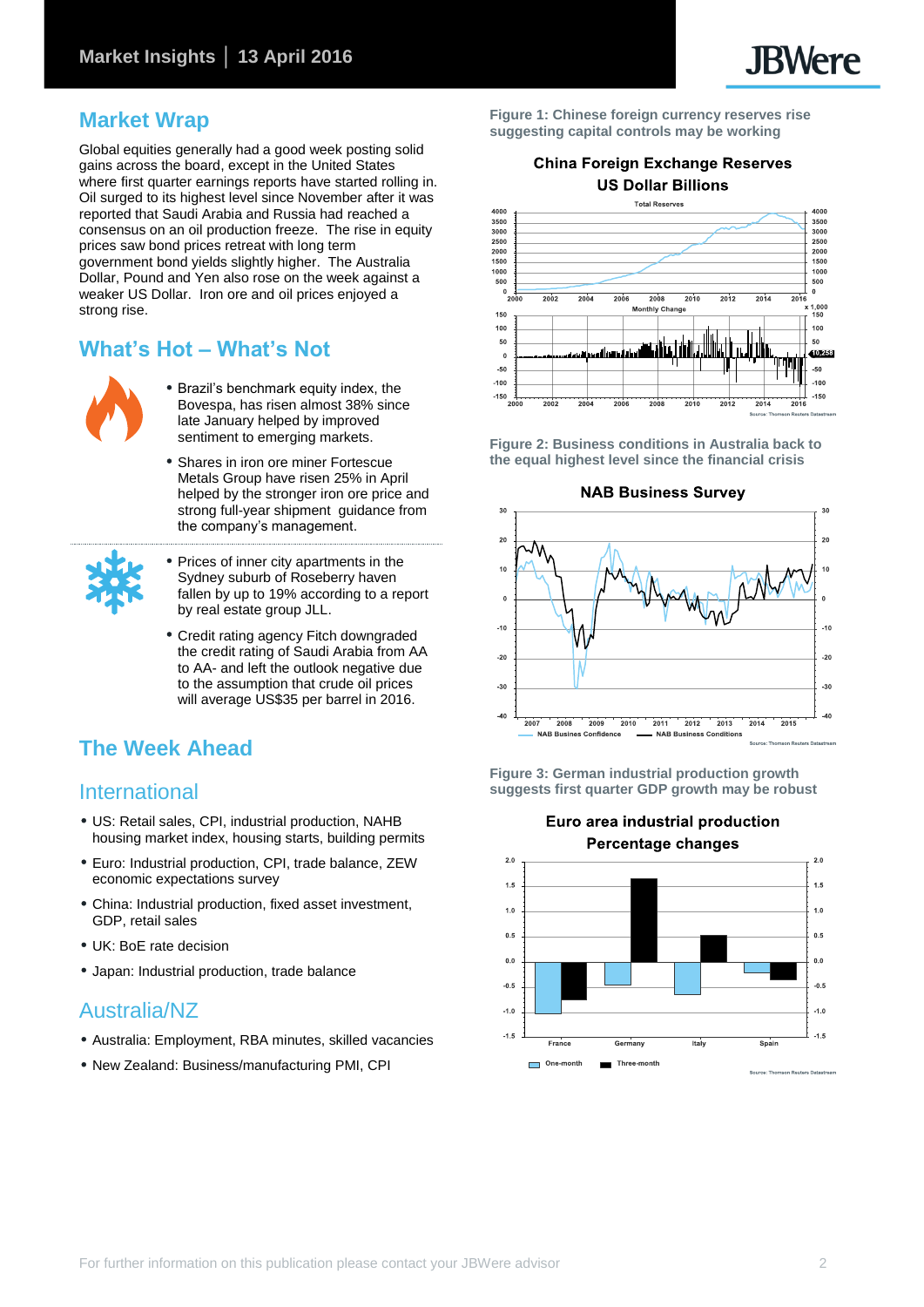### **Q & A**

### **Q: What is a trend-following investment strategy?**

**A:** Trend-following is an investment strategy that tries to profit from trends or momentum in security, currency or commodity prices. Trend-followers can use technical analysis, charts or computer models to try to identify short term or long term price trends, either upwards or downwards. Trend-followers do not use any form of fundamental analysis to determine whether a security, currency or commodity is cheap or expensive, rather they simply aim to find prices that appear to be moving in a certain direction and "jump on for the ride".

Trend-followers generally use a systematic, rules based approach to investing i.e. they create a set of rules that determines when to enter the market, how much to invest, when to exit the market if the trend continues or if the trend reverses. Trend-followers are usually categorised based on their investment time horizon: short term trend followers invest in trends that last for days, whereas longer term trend followers can invest for many months.

An example of a simple trend-following strategy could be to buy US dollars when the 30-day moving average price crosses above the 200-day moving average price, indicating that the trend has turned upwards (see chart below).

Systematic trend-followers typically churn their portfolios frequently, and as a result can incur significant transaction costs. They also need to ensure that the portfolio is diversified so that if the expected trend does

not eventuate, or quickly reverses direction, any losses are limited. Trend-following models will typically include stop-loss rules to limit any losses if the trend does not continue once the investment is made.

Trend-following strategies tend to work best when markets are rising or falling in a smooth manner e.g. markets trended lower in 2008 which rewarded trend following strategies. Choppy markets that rise and fall without strong moves in either direction tend to hurt trend following strategies. For this reason, many people consider trend-following strategies similar to owning a basket of both call and put options; if market move strongly in either direction the options will pay off, but if market does not move much the investor will lose their option premiums.

Because trend-following strategies can perform well in falling markets and can profit from movements in currencies, indices, futures contracts and commodities they can sometimes be a useful tool to diversify a traditional share and bond portfolio.

Large trend-following fund management firms typically employ significant computing power to analyse thousands of market prices searching for trends, which can then be acted upon quickly.

Critics of trend-following strategies argue that the strategy requires a belief that past performance is an indicator of future performance and that it is not possible to develop computer trading models and investment rules that can consistently generate investment returns in all types of market conditions

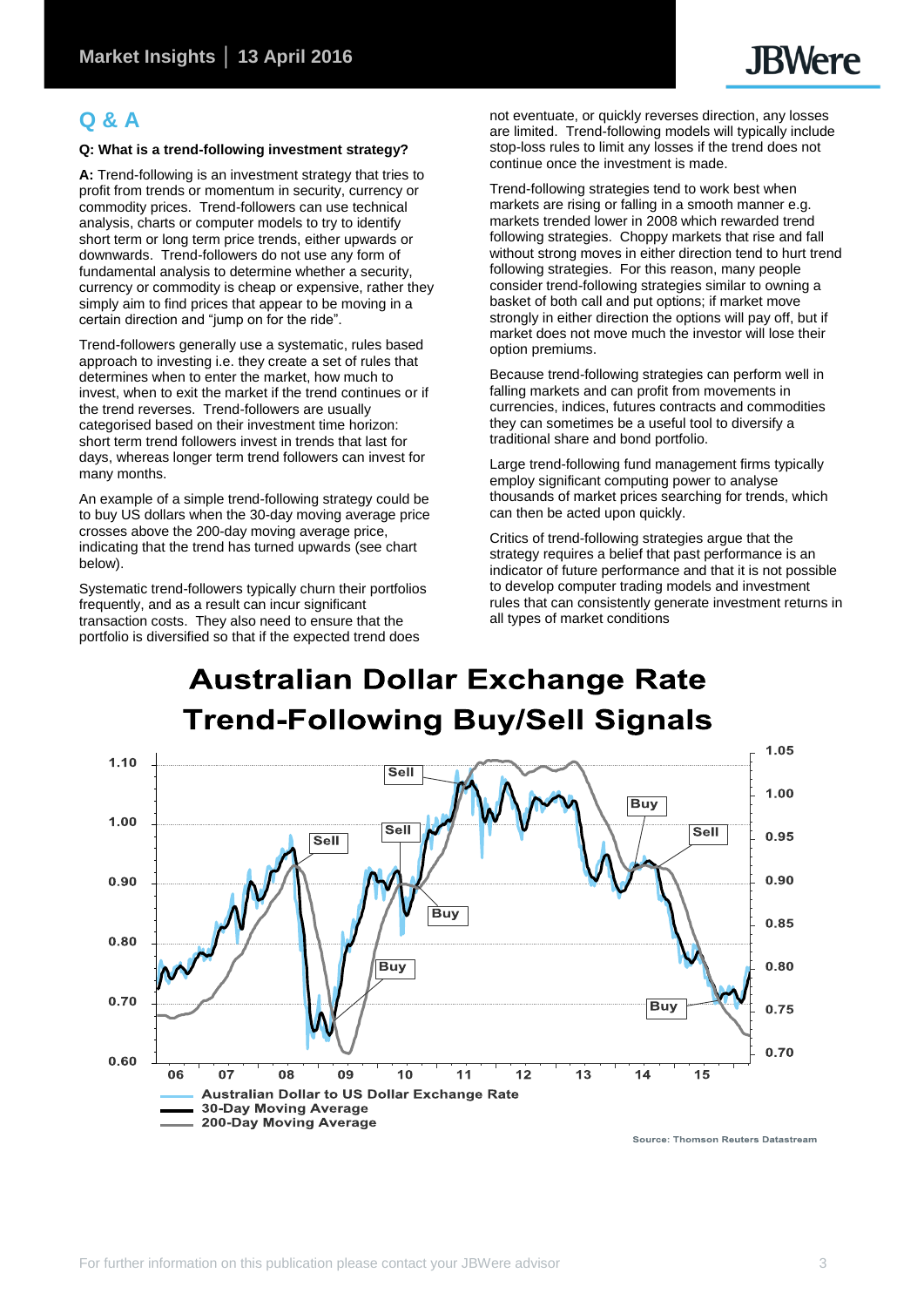## **JBWere**

### **Market Summary**

|                                            |               | Change          |               |                  |                  |                   |  |
|--------------------------------------------|---------------|-----------------|---------------|------------------|------------------|-------------------|--|
|                                            | Last<br>price | Last<br>week    | Last<br>month | Last 3<br>months | Year-to-<br>date | Last 12<br>months |  |
| <b>Major Equity Indices</b>                |               | Percent change  |               |                  |                  |                   |  |
| Australia - S&P/ASX200                     | 5,055         | 2.2             | $-2.2$        | 1.3              | $-4.6$           | $-15.2$           |  |
| New Zealand - NZX50                        | 3,321         | 0.6             | 3.1           | 8.5              | 5.5              | 10.5              |  |
| Japan - Nikkei 225                         | 3,086         | 1.2             | 9.8           | 4.6              | $-12.8$          | $-25.1$           |  |
| China - Shanghai A&B                       | 16,381        | 4.2             | $-3.3$        | $-7.5$           | $-13.9$          | $-17.7$           |  |
| <b>US - S&amp;P 500</b>                    | 2,062         | $-0.2$          | 2.0           | 9.1              | 0.9              | $-1.5$            |  |
| US - Nasdaq                                | 4,872         | $-1.0$          | 2.6           | 7.6              | $-2.7$           | $-2.3$            |  |
| <b>UK - FTSE100</b>                        | 6,242         | 1.3             | 1.7           | 4.7              | 0.0              | $-11.6$           |  |
| Euro Stoxx 600                             | 335           | 1.2             | $-2.2$        | $-2.9$           | $-8.5$           | $-19.1$           |  |
| <b>MSCI Emerging Markets</b>               | 831           | 2.7             | 3.7           | 13.9             | 4.6              | $-20.2$           |  |
| Government Bond Yields (% per annum)       |               | Change in yield |               |                  |                  |                   |  |
| Australia - 10 Year                        | 2.53          | 0.08            | $-0.15$       | $-0.26$          | $-0.36$          | 0.18              |  |
| $US - 10$ Year                             | 1.79          | 0.04            | $-0.19$       | $-0.28$          | $-0.48$          | $-0.14$           |  |
| <b>UK - 10 Year</b>                        | 1.45          | 0.06            | $-0.13$       | $-0.30$          | $-0.52$          | $-0.15$           |  |
| Euro - 10 Year                             | 0.17          | 0.05            | $-0.11$       | $-0.34$          | $-0.47$          | 0.01              |  |
| Japan - 10 Year                            | $-0.08$       | $-0.02$         | $-0.07$       | $-0.29$          | $-0.35$          | $-0.42$           |  |
| <b>Global Currencies &amp; Commodities</b> |               | Change in price |               |                  |                  |                   |  |
| <b>Australian Dollar (USD/AUD)</b>         | 0.7663        | 0.0101          | 0.0112        | 0.0667           | 0.0388           | 0.0096            |  |
| Japanese Yen (JPY/USD)                     | 1.11          | $-0.0008$       | $-0.0109$     | 0.0384           | 0.0420           | 0.0907            |  |
| New Zealand Dollar (NZD/AUD)               | 108.92        | $-1.08$         | $-4.60$       | $-9.38$          | $-11.38$         | $-11.45$          |  |
| Euro (USD/EUR)                             | 1.1358        | $-0.0016$       | 0.0199        | 0.0509           | 0.0495           | 0.0786            |  |
| Pound Sterling (USD/GBP)                   | 1.4251        | 0.0164          | $-0.0143$     | $-0.0192$        | $-0.0488$        | $-0.0391$         |  |
| Chinese Yuan (CNY/USD)                     | 6.4661        | $-0.0158$       | $-0.0329$     | $-0.1100$        | $-0.0275$        | 0.2494            |  |
| S&P 500 Implied Volatility                 | 14.8500       | 0.76            | $-1.65$       | $-10.37$         | $-3.36$          | 0.91              |  |
| Gold (USD/Troy Ounce)                      | 1248.3        | 26.08           | $-9.98$       | 158.12           | 185.92           | 49.35             |  |
| Iron Ore (62% Fe) (USD/tonne)              | 58.50         | 4.70            | 2.40          | 19.20            | 15.60            | 9.70              |  |
| WTI Crude Oil (USD/Barrel)                 | 42.07         | 4.33            | 3.56          | 11.65            | 4.94             | $-9.88$           |  |

As of April 13<sup>th</sup>, 2016 Source: Thomson Reuters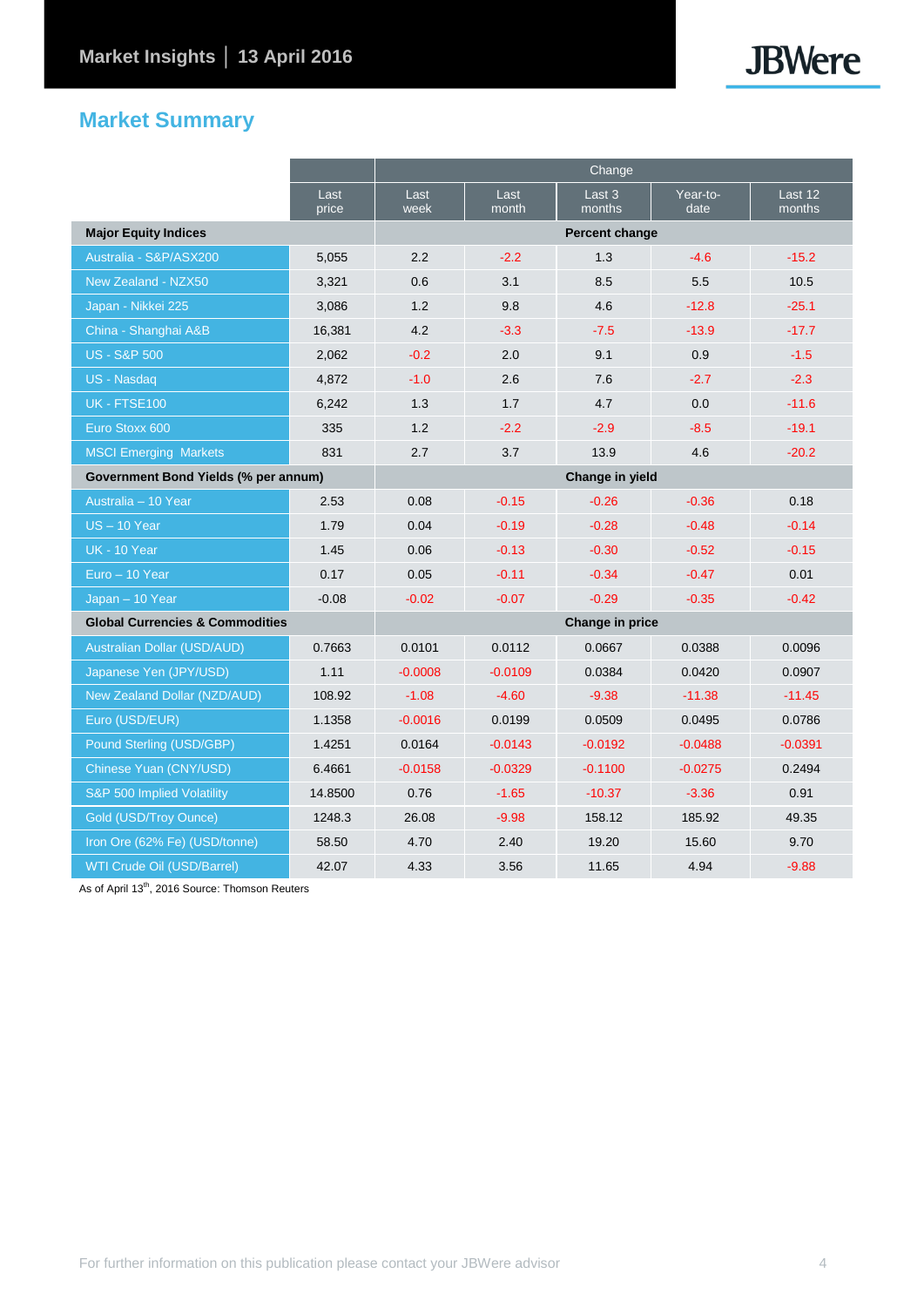0.77

0.76

0.75

0.74

 $0.73$ 

 $0.72$ 

0.71

0.70

0.69

0.68

### **Australian Interest Rate and Currency Corner**

At the end of 2015 the RBA appeared comfortable with its outlook for the economy and inflation and also that their 2% cash rate was appropriate. Yet, at each of their three Board meetings this year that comfort has incrementally diminished. To prompt a near-term cut to interest rates we'd likely need to see softer activity indicators including weak employment figures, a very low first quarter CPI reading and/or sustained and unwarranted strength in the Australian Dollar. All of these things are possible and markets are pricing in a high chance of a rate cut in 2016. However, this week's strong NAB survey of business conditions suggests these events are unlikely. The RBA will also be watching the March employment report later this week, and the first quarter CPI due at the end of this month, to determine whether the economy needs further monetary stimulus ahead of what could be a Federal Budget that could show greater fiscal restraint to preserve Australia's AAA credit rating (see chart left below).

This week has seen a rise in the Australian Dollar back up to around US\$0.77 helped by US Dollar weakness and the rise in commodity and equity markets as well as the strong NAB Business Survey. NAB remain comfortable with the pre-Easter forecast for the Australian Dollar to head back down towards US\$0.74 by the end of June. This is likely to require that volatility heads higher and that US Dollar weakness subsides.

*NAB Global Markets Research*



### **Main Economic Indicators for the World Economy (RBA)**